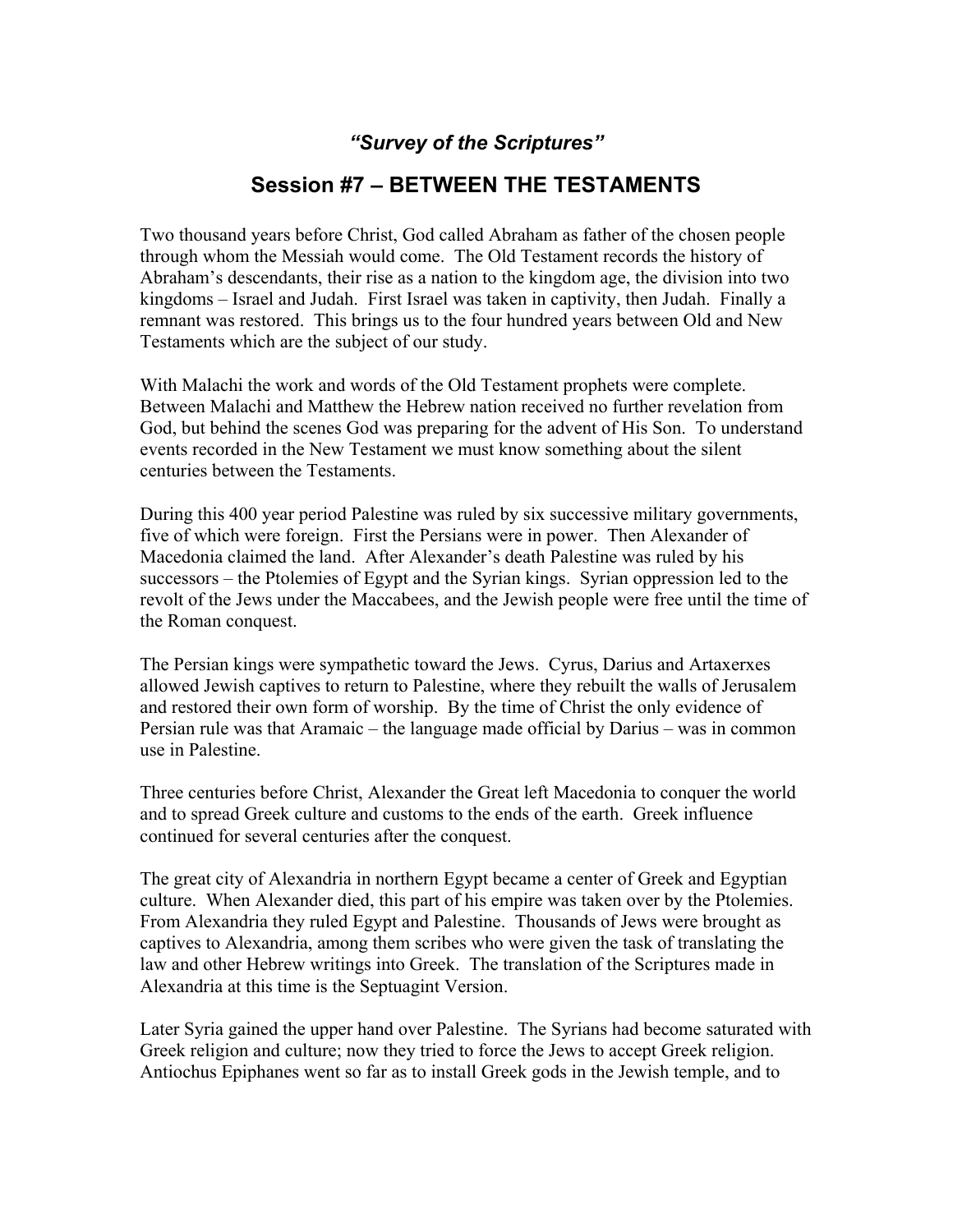insult the Jews still more offered a pig on the temple altar. He ordered Jewish religion wiped out. But he went too far. Led by their priests, the Jews revolted.

Judas Maccabeus, eldest son of a Jewish priest, reclaimed the temple for Judaism and was victorious in many battles against the Syrians. He and his brothers earned a measure of independence for their people and a few years of peace and prosperity for their country, until the Jews began to fight among themselves.

The countries surrounding Palestine were now occupied by Roman legions. Their commanding officer was ordered by Julius Caesar to put an end to civil strife in Jerusalem. He captured the city in 63 B.C. Later Herod Antipater, who ruled the neighboring country of Idumea, was made governor of Judea.

His son Herod the Great persuaded the Romans to give him the title "King of the Jews." Herod married a daughter of the high priest and began reconstruction of the temple, but was hated by the Jews as a foreigner and usurper. Fearful that he might lose his throne, Herod murdered the high priest and even members of his own family. It is not surprising that when he heard of the birth of Christ, who was to be King of the Jews, he sought to destroy the Child.

On Herod's death, Palestine and adjacent territories were divided between his three sons, who were in turn responsible to Rome. Herod Antipas ruled in Galilee and Perea; Philip in Decapolis; Archelaus in Judea, Samaria and Idumea. This brings us to the Palestine of Christ's time. Archelaus was such a brutal ruler that the people requested his removal; he was replaced by a governor sent from Rome.

There were **three main currents** in the stream of history between Old and New Testaments. There was the **Jewish** religion, pure and simple as revealed by God to Moses but now weighed down with human tradition. There was **Greek** culture, the influence of which was widespread. And there was the political power exercised by the governors and legions of **Rome**.

The **Hebrew religion** was symbolized by the temple at Jerusalem, the center of worship for the Jews. By this time their religion had lost its early purity and the temple services were no more than empty ritual and form. But the temple was sacred to the Jews and any defilement of it by Gentile overlords led to fierce resentment and insurrection.

Jews living in other countries or in districts too far away for them to attend temple gatherings, met in synagogues for daily prayers. The sacred Scriptures were kept in the synagogues and were read and expounded by rabbis.

To the Jew, no matter where he lived, his religion was of utmost importance. Wherever he went he took the books of law and tradition as a standard of living, and his faith – which was belief in one God.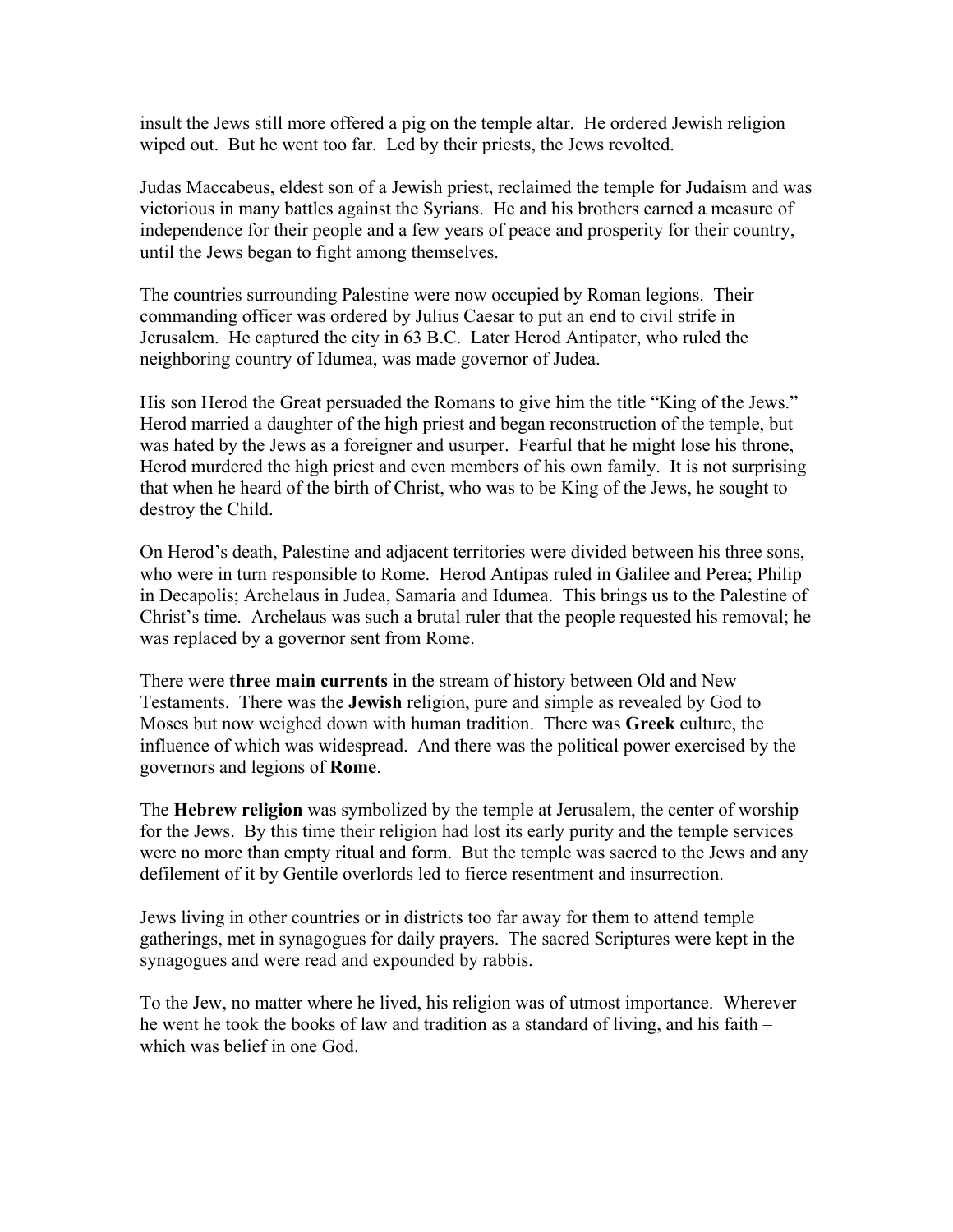Two religious groups with whom we become familiar through the New Testament are the Sadducees and Pharisees. The wealthy and influential Sadducees were priests, but not all priests were Sadducees. In Maccabean times members of this sect had taken over the government of the country and later they kept on good terms with their overlords. They emphasized the importance of the book of Moses.

The Pharisees or "pious ones" would have nothing to do with politics. Strictly orthodox, they controlled the religious life of the Jews. They accepted the whole Old Testament canon, but these cold legalists added endless rules and regulations in their interpretation of the law. Among the Pharisees were the scribes, who had advanced from copyists and guardians of the law to become rabbis or teachers.

There were other religious sects as well as priests and Sadducees, Pharisees and scribes, among them the Essenes and a monastic group living at Qumran near the Dead Sea. Apparently all these groups possessed copies of some of the Scriptures. The Qumran group hid their precious scrolls in caves when the land was invaded.

From these recently discovered Dead Sea scrolls and from the historical writings of Philo and Josephus we learn something of the different religious sects in Palestine just prior to the Christian era.

The second current in the stream of history was **Greek culture**. Alexander's armies were followed by athletes, artists and philosophers who came spreading Greek customs and language. In countries bordering Palestine even Greek religion was accepted and the many gods of Greece were worshiped with other pagan gods.

Gymnasiums were built and Greek games became popular throughout the Empire. In Jerusalem one high priest even encouraged the priests to take part in the games, but he was bitterly opposed by the Pharisees. In his letters the Apostle Paul made many references to Greek sports.

Many schools of philosophy had arisen in Greece and their teachings spread to occupied countries. The Apostle Paul grew up in Tarsus, where eminent teachers lectured at the Greek university. Paul's love of truth and freedom reflect Greek influence and his writings reveal his familiarity with the teachings of the Epicurians, Stoics and other schools of philosophy.

Gradually the Greek language was used everywhere; thus it became the instrument for the spread of the gospel. Other languages were still heard in Palestine, however. Hebrew was taught in the schools and many people still spoke in Aramaic.

**Roman occupation** influenced the political history of Palestine. Governors and rulers were subject to the emperor in Rome and many Roman troops were stationed in the country to see that law and order were maintained. Rome also imposed heavy taxes. Paul was a Roman citizen, a fact which ranked him with the aristocracy and gave him certain privileges.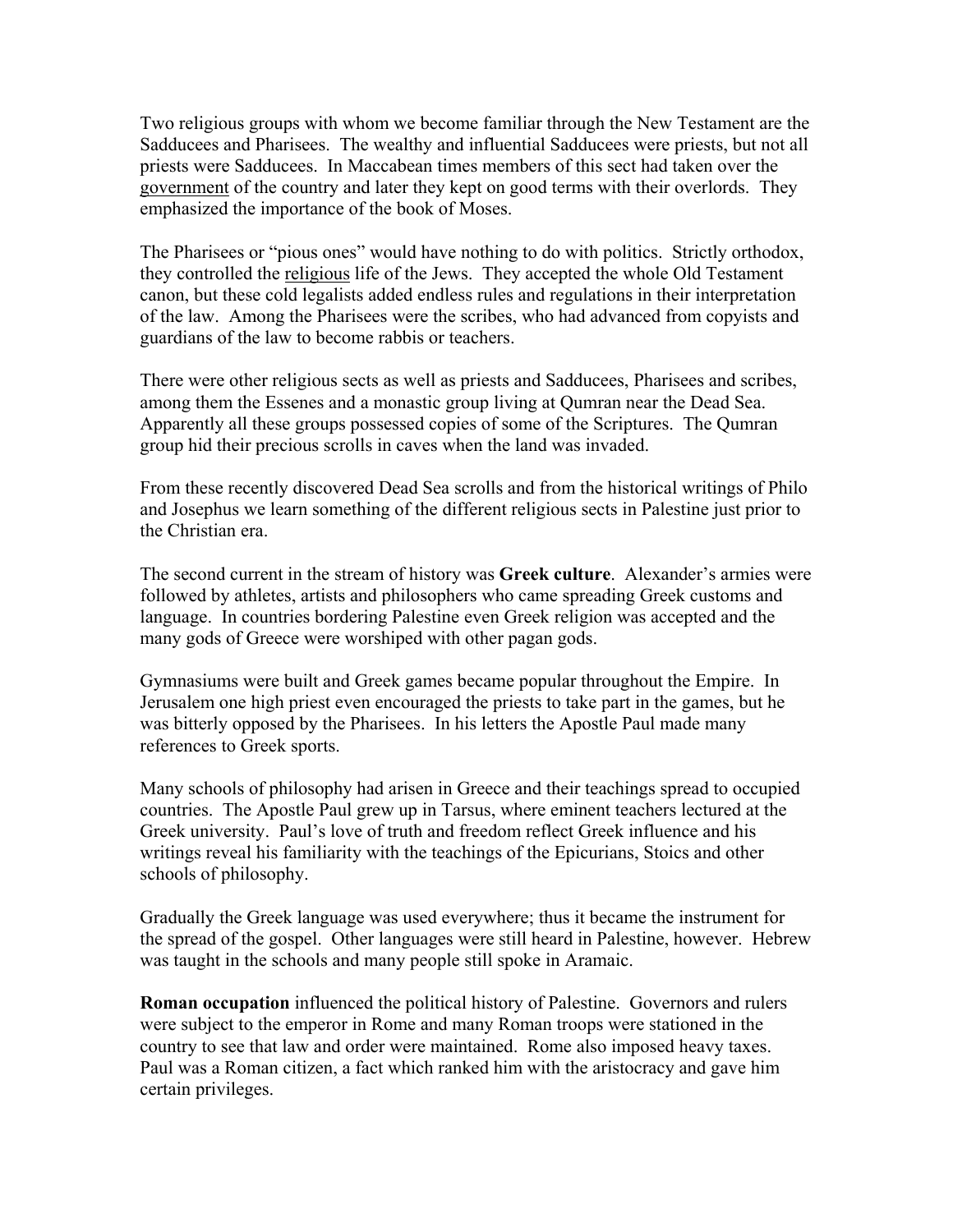The Roman Empire was held together by a network of roads, trade, good mail service and well-trained legions. Its citizens were free to travel. In a physical sense, never were circumstances more favorable for the spread of Christianity; in a spiritual sense, never was the simple truth of the gospel more needed!

While the Jews still believed in God, under the Pharisees their religion had become cold, steeped in tradition, weighed down with petty rules and regulations which stifled spiritual growth. The Greeks gloried in their intellect and physical strength, but were pagan in religion. Rome's political power was backed by fierce and brutal occupation forces.

*"When the fullness of time was come, God sent forth His Son."* Christ came to this land – an outpost of the Roman Empire, and to these people, steeped in Judaism and influenced by Greek culture.

In His teaching, Christ swept away the trappings of tradition with the fresh wind of God's truth. His words stirred resentment and hate in the scribes and Pharisees. He taught that all men were equal and there was no room for religious, intellectual or national pride.

*"For God so loved the world that He gave His only begotten Son that whosoever believeth in Him should not perish but have everlasting life,"* Jesus said. He came, not only as the Messiah of the Jews, but to be the Savior of the world – the Jew, the Greek, the Roman, the barbarian, the bound and the free.

The people of Palestine were representative of the world God loved. They were a cosmopolitan lot: Greek colonists, Roman occupation forces, Egyptians, Syrians, Jews and Samaritans. They were members of various religious and political parties and worked at many trades and crafts.

As we come to our study of the four gospels we'll see the effects of events which took place between the Testaments, and find that the Holy Spirit led Matthew to write about the life of Christ in a way that appealed especially to Jews. Mark was inspired to write more for the Romans, Luke for the Greeks. Yet all the Gospels – like that of John – are for all men everywhere.

In Acts we'll see the Church of Christ in action. Missionary work began at Jerusalem and reached to the far corners of the Roman Empire when Christians caught the vision that the gospel was for all men.

From a Roman prison the Apostle Paul wrote some of his epistles. Through his life history and in his writings we can trace the effects of Jewish religion (for Paul himself was a Pharisee), of Greek culture, and of Roman political power.

Our study of the Jewish, Greek and Roman influences in Palestine during the 400 silent years throws light on the New Testament, the time when God sent forth His Son, the Promised Messiah, to be the Savior of the world.